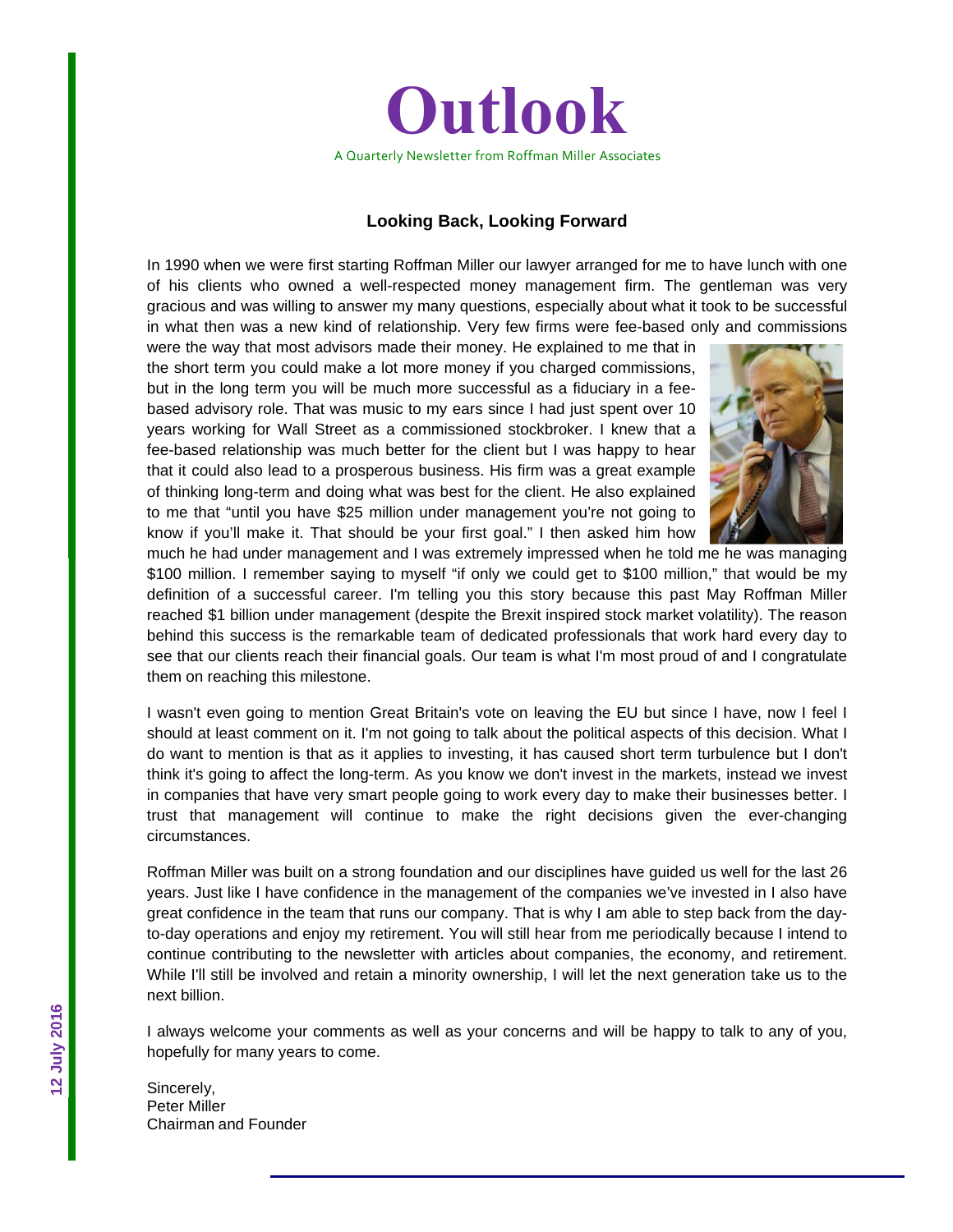# **Estate Planning 101 – Ten Bullet Points for the Busy Person**

By Peter Klenk, Esq.

, the mobile approximation approximation  $\mathcal{L}$ 

way to deposit checks and the checks of the checks of the checks of the checks of the checks of the checks of <br>The checks of the checks of the checks of the checks of the checks of the checks of the checks of the checks o

- 1. **Size Doesn't Matter**: No matter how much or how little you may own, an Estate Plan makes sure your family is cared for and your plans are carried out at your death.
- 2. **Estate Plan Elements:** The basic documents everyone needs are a Will, Power of Attorney and a Medical Power of Attorney. If you have minor children, then a trust, either in the Will or outside the Will, is essential. Other documents may include an IRA Trust (if you are leaving an IRA to a minor child), a Revocable Trust (if avoiding probate is to your advantage), a Life Insurance Trust (if removing your life insurance from your estate is advantageous) and a Temporary Guardianship Appointment (if you have minor children, this gives power to a guardian to act if you are incapacitated).
- 3. **Asset Review:** Different assets require different plans. An Estate Plan should reflect your assets. Most people want assets to remain within the family. Planning to maintain assets within the family differs if the asset is an IRA, 401k or 403b, (IRA Trusts to avoid income tax problems), real estate, or cash. Location also matters, as real estate in Boca Raton, Florida is taxed very differently from real estate in Burlington County, New Jersey.
- 4. **A Will saves Money.** Dying without a Will requires an "intestate estate" be opened, which is more costly than if you have a Will. If you have minor children, it is irresponsible not to have a Will naming a guardian and a trustee to care for your child's physical and financial well-being.
- 5. **Children = Trust:** If you are leaving any assets at all to your children, a Trust is an excellent idea. If it uses the correct techniques, a Trust can protect the assets from divorce, legal entanglements and helps make sure your assets are used for your family…not your children's future spouses and friends.
- 6. **Communication is key:** Most people feel uncomfortable talking about their estate plan with their heirs. It is difficult, but sharing information about how your Estate Plan is crafted, whom you put in charge, and why you have divided assets as you did can reduce generations of hurt feelings and perhaps years of litigation.
- 7. **Practice Makes Perfect:** Review your Estate Plan regularly and after any change to your residence or family makeup. Estate law and estate and inheritance tax rules change constantly. The rules of Pennsylvania are different from those in New Jersey, so if you move you may have substantially different laws with which to deal. Setting up a trust protects the assets you leave your children from divorce, but should a child get divorced, it is wise to review your plan to make sure further protections are not warranted.
- 8. **Don't Give it All to your Spouse!** Leaving all your assets outright to your spouse misses a huge opportunity! Instead, give your spouse the option to *voluntarily* have assets held in trust. Flexibility is key when you are dealing with an unknown future, and if your spouse decides to shelter part or all of the assets, these assets will be safe from creditors, divorce, bankruptcy and other legal problems. Why not be safe?
- 9. **The Perfect Gift:** People are often told to give money to their children to reduce taxes…but it is better to give money in trust for your children than to give it outright. If drafted correctly, your child can be in charge of the money you give to a trust, but the money will not be lost should your child be in a divorce, lawsuit or bankruptcy. Should your child die before you the money stays in the family rather than passing to your child's spouse or friends.
- 10. **Charity Begins at the IRA:** Why give money at your death through your Will (after tax dollars) when you have an IRA (pretax dollars)? An Estate Plan should examine where your gifts come from and consider not only ways to reduce Estate and Inheritance Taxes, but also ways to reduce Income and Capital Gains taxes.

This article may look familiar; it appeared in our October 2011 newsletter. Peter Klenk is an independent attorney who focuses exclusively on wills, trusts, probate, inheritance and estate taxes.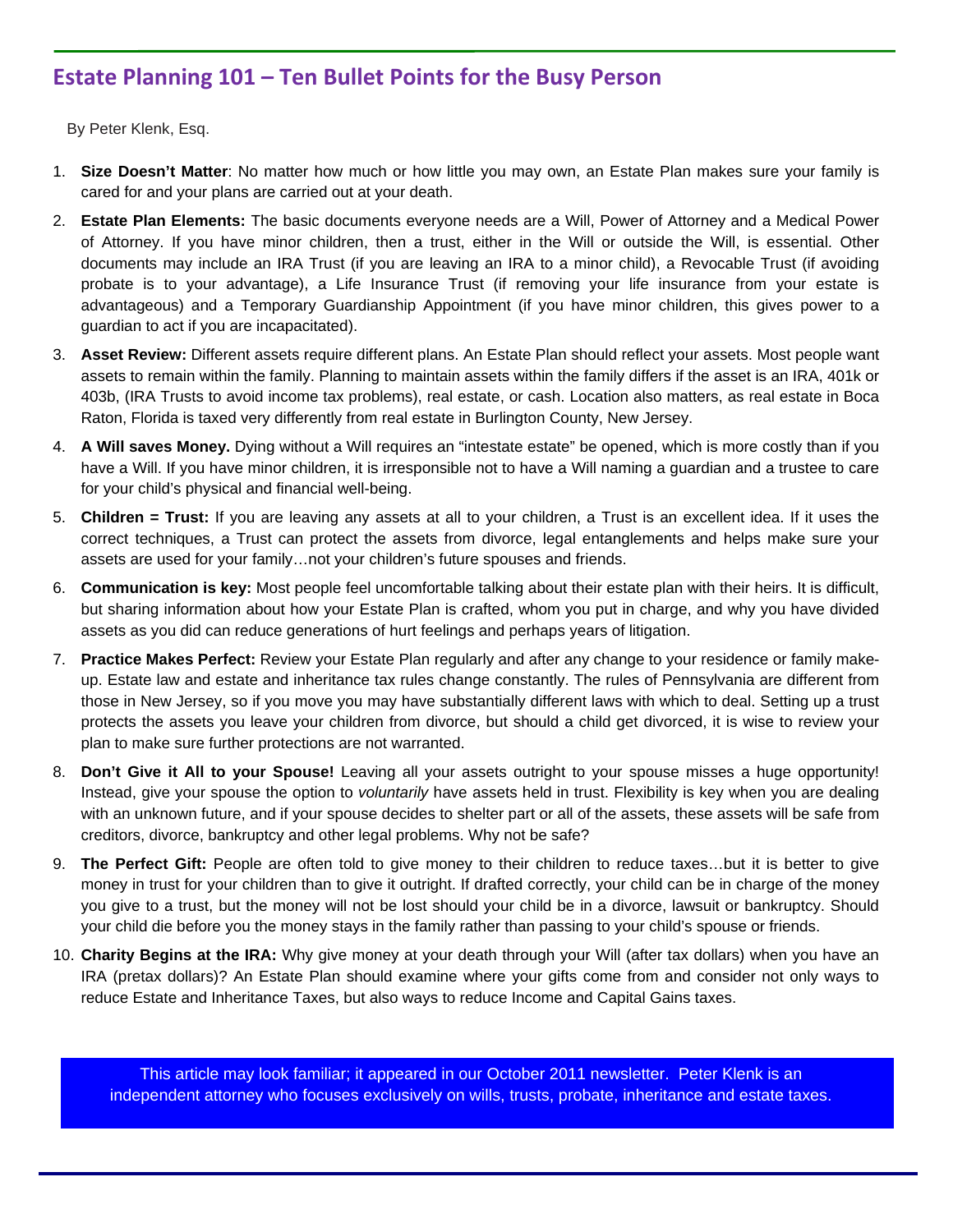# **Organize Your Financial Affairs – The Gift of Peace of Mind**

Last month I met a client at the Charles Schwab office in Newtown, PA. We reviewed his portfolio and discussed financial planning issues. During our conversation, he mentioned a Wall Street Journal article, *The 25 Documents You Need Before You Die*. The article obviously made quite an impact on him and reminded me of our *Important Document Checklist*, which we periodically include in our newsletter.

We all know we should have an updated will among other important documents. However, it's just as important to have a system in place to give friends or family members access to them in times of emergency. Knowing where to look can save your children thousands of dollars and the painstaking task of tracking down accounts, legal documents, health records, professional and personal contacts, etc. Having your financial affairs in order will certainly give you peace of mind, but it's really a gift to those you leave behind.

Consider creating a master binder complete with a letter of instruction, account log-in information, and a list of important contacts. Keep your files up-to-date and store a copy at a friend's or relative's house in case your home suffers a fire or flood. If you own a safe-deposit box consider granting access to one of your children or a trusted friend. Otherwise, it may be inaccessible to your heirs without first securing a court order.

Below is our document checklist. I would also encourage you to find and read the Wall Street Journal article mentioned above. Although it's now 5-years old, it's just as timely and informative.

Kevin Cooke, Investment Manager

# **Important Document Checklist**

Below is a list of documents that should be filed in a place that is safe and accessible in the event you die or become incapacitated. They should easily fit in an accordion folder or a ring binder:

- **Original Will**
- **Durable Power of Attorney**
- **Durable Healthcare Power of Attorney**
- **Living Will**
- **Letter of Instruction (with funeral arrangement request, for example)**
- **Life Insurance Policies (don't forget to include policies through your employer)**
- **Proof of ownership (of house, land, cemetery plots, vehicles, stock certificates, savings bonds, partnerships or corporate agreements, brokerage accounts)**
- **Bank Account information and online login information**
- **List of Safe Deposit boxes (and consider registering with a spouse or child so they won't have to get a court order to open them)**
- **Pension, Annuity, IRA and 401k details of accounts and beneficiaries**
- **Loans made to others**
- **Debts that you owe**
- **A simple list of your monthly obligations (so that your bills get paid)**
- **Copy of any Living Trusts**
- **Recent tax returns (three years)**
- **Marriage License**
- **Divorce judgment/Decree (with details of child support, alimony, property settlements and QDRO if applicable)**
- **Contact sheet of your professionals (Tax preparer, Financial Advisor, Legal Advisor)**
- **Names and addresses of friends and family you would want contacted if you passed**